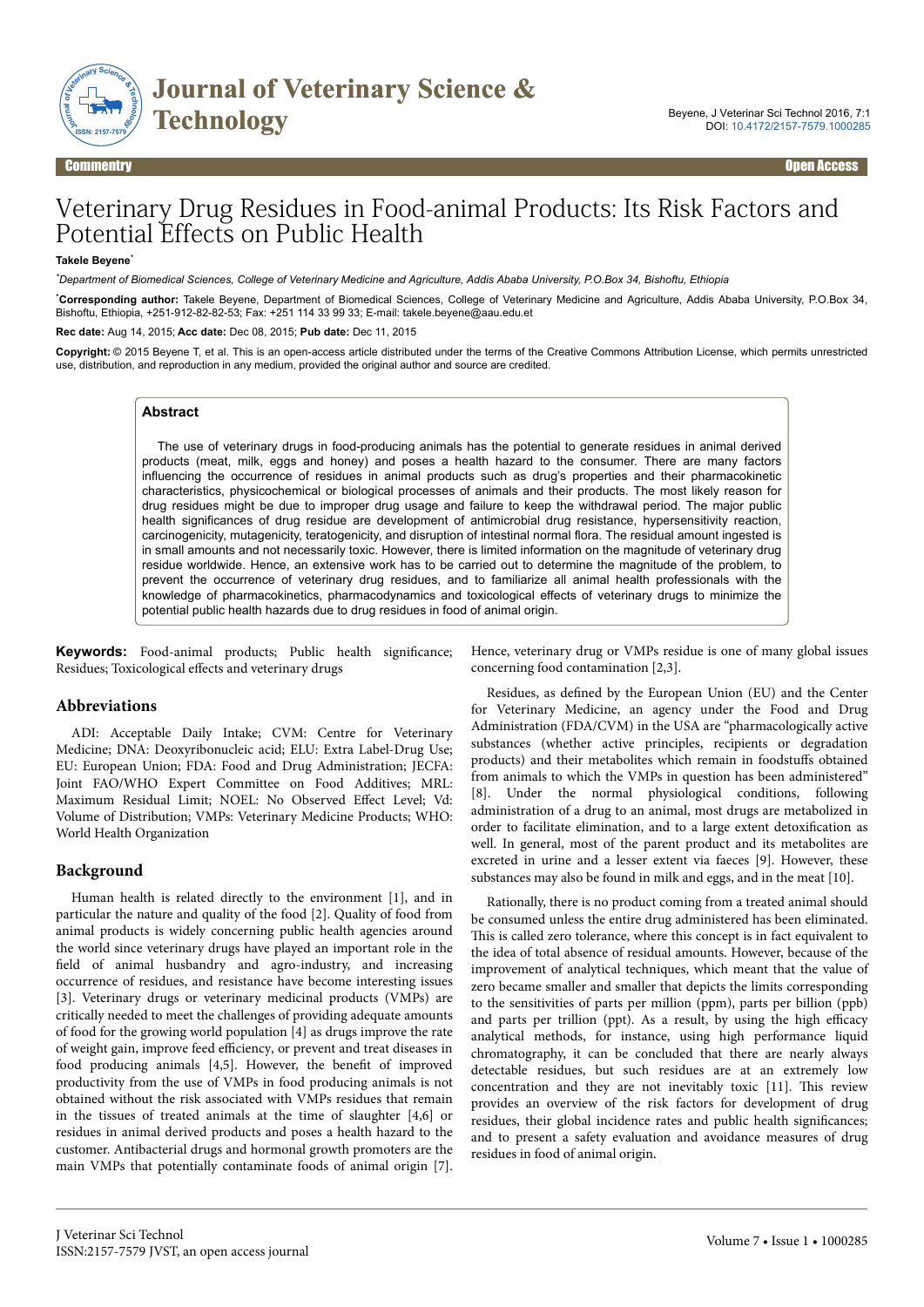# **Risk Factors for the Development of Residue in Foodproducing Animal**

Veterinary drug residues are one of the major problems for food contamination [12]. VMPs and agricultural chemicals used according to label directions should not result in residues at slaughter. However, possible reasons for such residues include: Not following recommended label directions or dosage (extra-label usage); not adhering to recommended withdrawal times; administering too large a volume at a single injection site; use of drug-contaminated equipment, or failure to properly clean equipment used to mix or administer drugs; dosing, measuring, or mixing errors; allowing animals access to spilled chemicals or medicated feeds; animal effects- age, pregnancy, congenital, illness, allergies; chemical interactions between drugs; variations in water temperature for fish species; environmental contamination; and improper use of agricultural chemicals such as pesticides [13].

Veterinary drugs or VMPs residues usually accumulate in the liver or kidney rather than other tissues. It has been noted that different residue levels can be found in different tissue positions such as site and route of administration [12]. Нe most likely reason for drug residues may result from human management, such as improper usage, including extra-label or illegal drug applications. However, the most obvious reason for unacceptable residues might be due to failure to keep to the withdrawal period including using overdose and long acting drugs [14]. Inadequate good sanitary care during animal or product transportation, including the cross contamination of animal feeding stuffs with inadvertently applied drugs, environmental and animal to animal transfer of drugs may also cause residues. Risk factors responsible for the development of residue are:

# **Age of animal**

Weaning status and, to a lesser extent, the age of the animal affect drug disposition [15]. For instance, the study conducted on comparisons of the pharmacodynamics of norfloxacin nicotinate between weaning and unweaned calves revealed that the distribution of the drug did not differ between the two groups of calves, but the total body clearance time was increased in weaned calves, possibly due to increased weight from the presence of rumen fluid [16]. Calves fed grain had shorter clearance times (approximately four days) for sulfamethazine than unweaned calves. Нe elimination half-life of tindazole is shorter in unweaned calves than in adult cows, while the elimination half-life of apramycin is longer in calves than in adult cattle, possibly due to the immaturity of the drug clearance system [17].

# **Feeding**

Diet can affect the bioavailability of drugs [18]. For instances, study conducted to determine the effects of diet content on the bioavailability of orally administered fenbendazole to cattle and Indian buffalo and fed dry hay either with or without fresh green herbage showed that animals receiving feed containing fresh herbage had lowered bioavailability of the drug. Fenbendazole stays in the rumen and is progressively released with digesta, and the presence of fresh herbage increases gut activity and the flow rate of digesta, which depletes the available stores of fenbendazole in the rumen. In regard to feeds, actual gut contents can also affect drug uptake and pharmacodynamics [17,19,20].

## **Disease status**

The disease status of an animal can affect the pharmacokinetics of drugs administered, which can influence the potential for residues [9]. This can occur either when the disease affects the metabolic system (and consequently drug metabolism), or when the presence of infection and/or inflammation causes the drug to accumulate in affected tissues. For example, cattle with acutely inflamed mastitis quarters, apramycin penetrates these areas of the body, and concentrations of the drug have been observed at ten times over the level recorded from cows without mastitis. Ketoprofen levels in milk increase during clinical mastitis where there is an influx of serum components into the udder. In calves with experimentally induced fasciolosis, the elimination half-life of antipyrine was slightly increased, but was slightly decreased for erythromycin and statistically significant decrease for oxytetracycline. Нe proposed mechanisms for these changes were the changes in liver function by fasciolosis, which changed the processing of drugs through the liver [21].

# **Pharmacokinetics**

The term pharmacokinetics refers to the movement of drug into, through and out of the body: the time course of its absorption, bioavailability, distribution, metabolism, and excretion [9].

## **Absorption**

It is described as the process, which a compound passes from its site of administration into the bloodstream [9]. Absorption is influenced by many factors such as the properties of cell membrane, drug properties and route of administration and physiopathological state of the animal. An indication of the rate of drug absorption is obtained from the peak plasma concentration (Cmax) and time reaching the maximum concentration (Tmax) [9,22].

# **Distribution**

It is the process whereby a drug is transported to all the tissues and organs. After entering the systemic circulation, in whatever route of administration, drugs are conveyed throughout the body and reach their site of action. Нere are four major factors responsible for the extent and rate of distribution. Нese are the physicochemical properties of the drug, the concentration gradient established between the blood and tissue, the ratio of blood flow to tissue mass, and the affinity of the drug for tissue constituents and serum protein binding. Only the fraction free form (unbound) of the drug is capable of exiting the circulation to distribute through the body and exert activity at the site of action. Нe parameter, which defines the process of distribution, is the volume of distribution [23].

## **Metabolism (Biotransformation)**

It is the principal mechanism of elimination for the transformation of drugs or xenobiotics into metabolites of the chemical reaction. Hepatocytes play an extremely important role in the metabolism of drugs and xenobiotic-compounds that are foreign to the body, some of which are toxic. Нe kidneys are responsible ultimately to dispose of these substances, but for effective elimination, the drug or its metabolites must be made hydrophilic (polar, water-soluble). Нis is because reabsorption of a substance by the renal tubules is dependent on its hydrophobicity. Нe more hydrophobic (non-polar, lipid-soluble) substance is, the more likely it will be reabsorbed. Many drugs and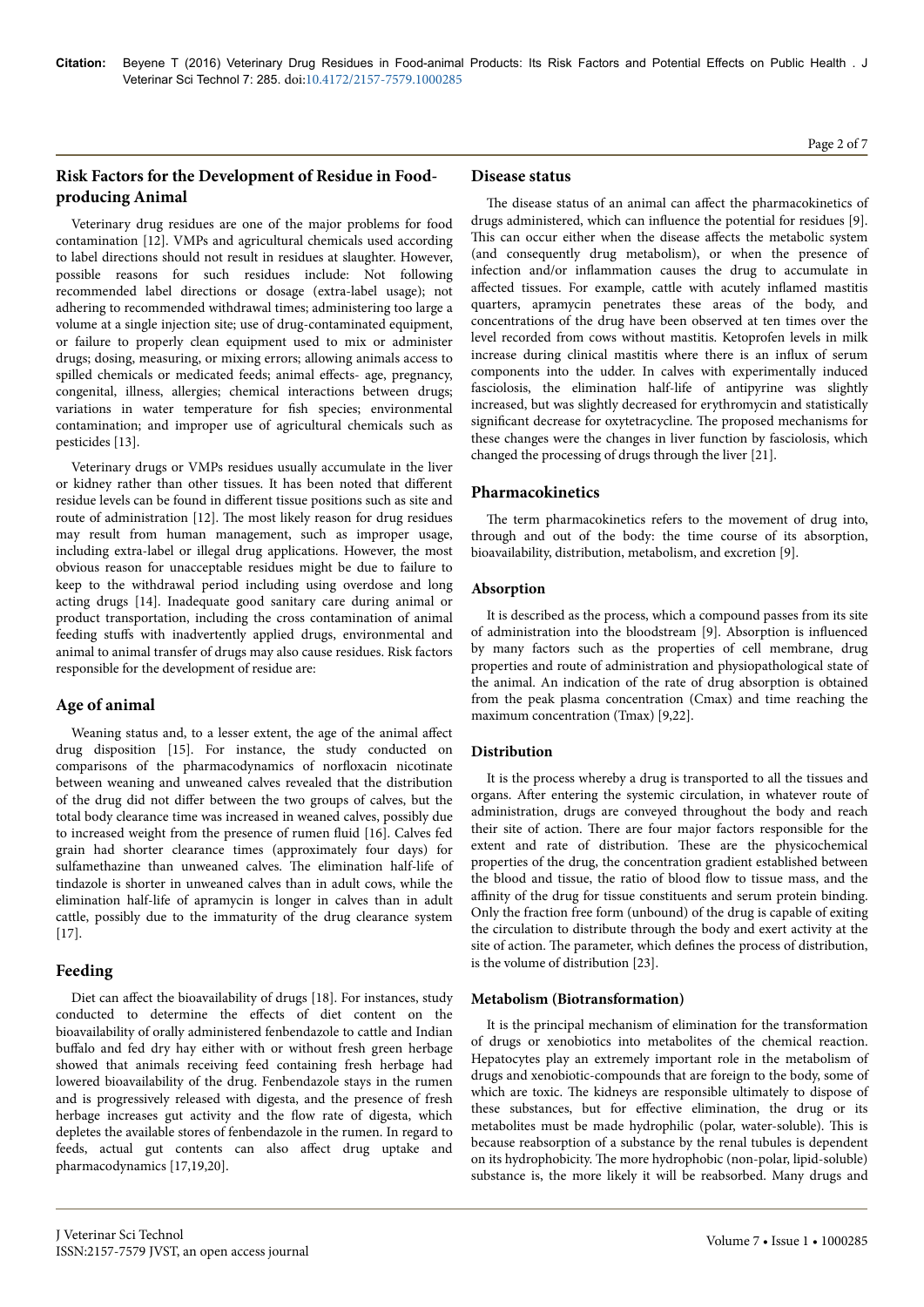metabolites are hydrophobic, and the liver converts them into hydrophilic compounds by using the two classes of enzymatic pathways of biotransformation; phase I (non-synthesis) and phase II (conjugation). Phase I corresponds to functionalization processes including oxidation, reduction, hydrolysis, hydration and isomerization reactions. Phase II reactions involve conjugation of the drug or phase I metabolite with the endogenous substrate such as glucuronic acid, sulfate, acetate and methyl group. Although some drugs are eliminated from the body by uncharged, most drugs undergo metabolism where the liver is the main organ of reaction. In addition, the liver's function may change the drug's form to be inactive and easy to excrete but some drugs may be converted to an activating form [22].

#### **Excretion**

It is the process by which the parent drug or its metabolites are removed from the body fluids. Нe kidney is the most important site of drug excretion. Нere are three renal mechanisms; glomerular filtration, carrier mediated proximal tubular secretion and pH dependent, passive tubular resorption in the distal nephron. Renal insufficiency usually significantly affects drug excretion. The systemic clearance and elimination half-life are important parameters referring to the overall rate of elimination (metabolism and excretion). Although most compounds are excreted primarily by the renal, some drugs are partially or completely excreted through the bile. It has been reported that there is an extensive species variation among animals in their general ability to excrete drugs in the bile; example, chicken are characterized as good biliary excretes, whereas sheep and rabbit are characterized as moderate and poor excretes [22].

# **Extra-label drug use (ELU)**

Extra-label Drug Use (ELU) refers to the use of an approved drug in a manner that is not in accordance with the approved label directions. ELU occurs when a drug only approved for human use is used in animals, when a drug approved for one species of animal is used in another, when a drug is used to treat a condition for which it was not approved, or the use of drugs at levels in excess of recommended dosages [9,24]. For instances, the use of phenobarbital (a drug only approved for use in humans) to treat epilepsy in dogs and cats; the use of ivermectin in dogs and cats (an antiparasitic only approved for use in cattle); and the use of enrofloxacin solution as a topical ear medication (only approved for use as an injection) are the common ELU in veterinary medicine [25].

There are conditions for ELU in food animals. For example, when considering ELU of an approved human drug in food animals: the veterinarian must have medical rational for the use; the veterinarian may not use an approved human drug if an animal drug approved for use in food-producing animals can be used instead for the particular ELU; and if scientific information on the human food safety aspect of the use of the drug in food-producing animals is not available, the veterinarian must take appropriate measures to assure that the animal and its food products will not enter the human food supply [25].

The families of drugs (both in animals and humans), and substances currently prohibited for ELU in all food producing animals, (including horses intended for human food) are chloramphenicol, clenbuterol, diethylstilbestrol (DES), dimetridazole, ipronidazole, furazolidone, nitrofurazone, sulfonamide drugs in lactating dairy cattle (except approved use of sulfadimethoxine, sulfabromo-methazine, and sulfamethoxypyridazine, fluoroquinolones, and glycopeptides) [26].

## **Improper withdrawal time**

The withdrawal time (also known as the depletion or clearance period) is the time for the residue of toxicological concern to reach a safe concentration as defined by the tolerance. Depending on the drug product, dosage form, and route of administration, the withdrawal time may vary from a few hours to several days or weeks. It is the interval necessary between the last administration to the animals of the drug under normal condition of used and the time when treated animal can be slaughtered for the production of safe foodstuffs [17].

## **Incidence of veterinary drug residues**

In many countries, VMPs may be used indiscriminately for the treatment of animal diseases or they may be used as feed additives for domestic animals [27]. Different studies have been conducted by Zuo et al. [28] in Pennsylvania) and Babapour et al. [29] in Iran to show the incidence rate of VMPs residue in different parts of the world. The studies revealed that low level of heavy metals and gentian violet residue from catfish was detected [28,30]. Other studies conducted in Nigeria also revealed the detection of antimicrobial drug residues in commercial eggs [31], in meat from slaughtered cattle [32]. Furthermore, oxytetracycline and penicillin G from milk [33], and tetracycline from cattle beef [34] were also detected in Ethiopia.

The ongoing threat of antibiotic contamination is one of the biggest challenges to public health that is faced by the human population worldwide. Such residues are spreading rapidly, irrespective of geographical, economical, or legal differences between countries [35]. Additionally, the study reported in 2004 by EU also revealed that the majority of residues confirmed in animals were antibacterial agents [8].

Currently, the joint FAO/WHO Expert Committee on Food Additives (JECFA) has also reported various veterinary drugs and other environmental substances residues in a series of working documents. Additionally, the JECFA has been participating in further evaluating the safety of residues of veterinary drugs in food and in establishing acceptable daily intakes (ADIs), and recommend maximum residue limits (MRLs) for substances when they are administered to food-producing animals in accordance with good veterinary practice in the use of veterinary drug [36].

# Potential effect of veterinary drug residues on public **health**

Drug low-level contamination generally may not generate a violation problem on public health. However, extensive use of drugs may increase the risk of an adverse effect of residues on the customer including the occurrence of antibiotic resistance [14,37] and hypersensitivity reaction [37]. Therefore, prudent use of drugs in the manner of preventing feed contamination is necessary [38].

## **Development of drug resistance**

Human health can either affect through residues of drugs in food of animal origin, which may cause direct side effects [14], or indirectly, through selection of antibiotic resistance determinants that may spread human pathogen [37,39,40]. Resistant microorganism can get access to human, either through direct contact [39] or indirectly via milk, meat, and or egg. As the bacteria of animal origin, they may either colonize human endogenous flora or superimpose and additional load to the reservoir of resistance genes already present in man. Нe potential for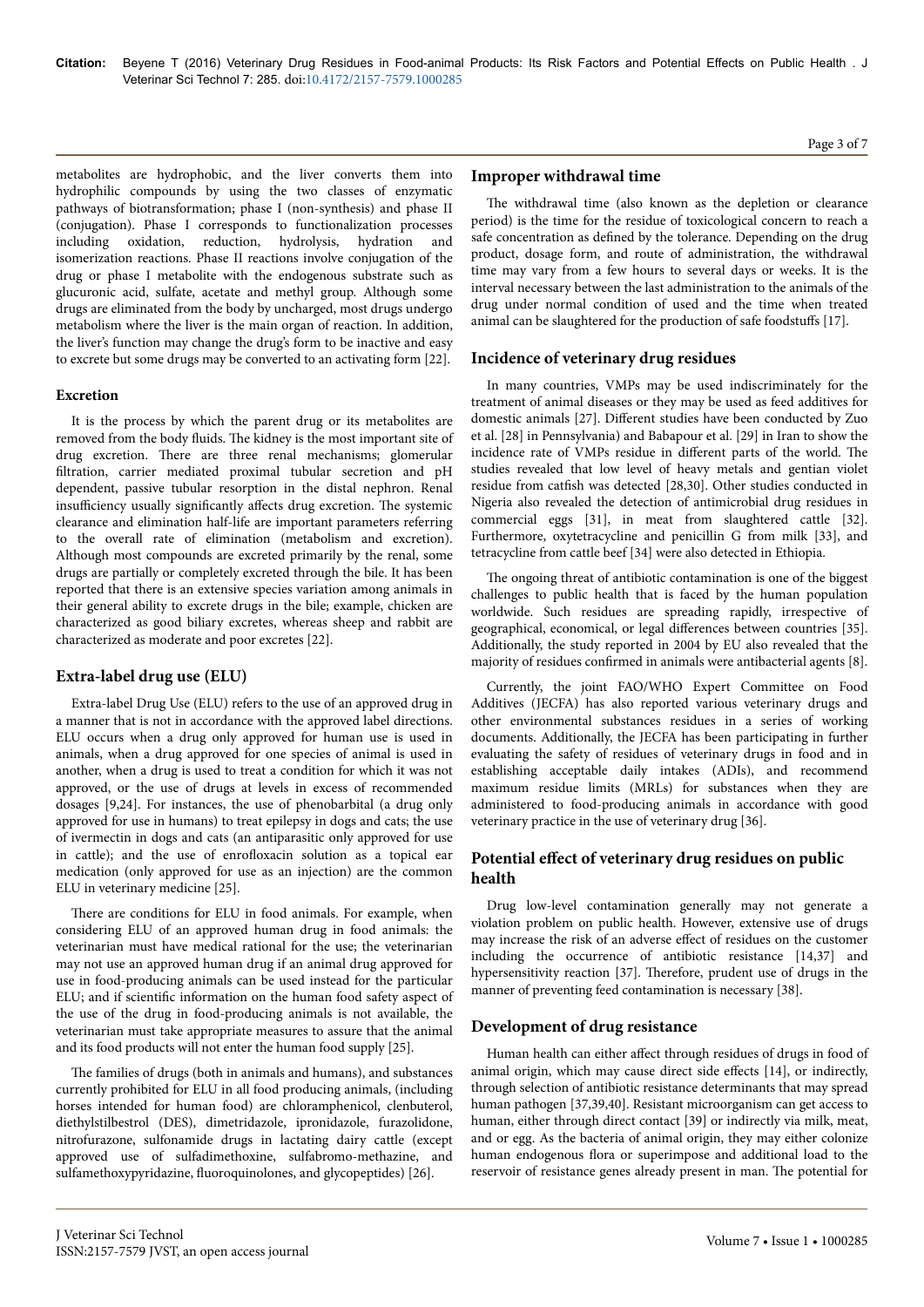animal to human transfer of resistance is existed. Clearly, the use of antibiotic in livestock production has been associated with the development of human antibiotic resistance [39,40]. Нe animal fed with the low prophylactic level of antibiotic may develop bacteria evolving resistance to this antibiotic during the preparation or consumption of food of animal origin [41]. It has been documented that human develop drug resistant bacteria such as Salmonella, Campylobacter, and Staphylococcus from food of animal origin [39]. Examples of drugs that have been shown to cause the growth of resistant bacteria in food of animal are fluoroquinolones and avaoparin. Нe resistance of microorganisms, arising from subtherapeutic uses of penicillin, tetracyclines, and sulfa drugs; in agriculture is suggested by the WHO to be a high priority issue [41].

## **Drug hypersensitivity reaction**

Drug hypersensitivity is defined as an immune mediated response to a drug agent in a sensitized patient, and drug allergy is restricted to a reaction mediated by IgE. An allergic or hypersensitive effect following administration of a drug (i.e., drug allergy is quite similar to that typified by allergic response to protein, carbohydrate, and lipid macromolecules. Allergic reactions to drugs may include anaphylaxis, serum sickness, cutaneous reaction, a delayed hypersensitivity response to drugs appear to be more commonly associated with the antibiotics, especially of penicillin ([42]. About 10% of the human population is considered hypersensitive to an amount of a substance, including penicillin, but in animals, the extent of hypersensitive to, the drug is not well known [9]. Certain macrolides may also in exceptional be responsible for liver injuries, caused by a specific allergic response to macrolide modified hepatic cells [35].

## **Carcinogenic effect**

The term carcinogen refers to an effect produced by a substance having carcinogenic activity [43] considerable confusion has existed because a carcinogen applies to substances that are so varied in their qualitative and quantitative characteristics. The potential hazard of carcinogenic residues is related to their interaction or covalently binding to various intracellular components such as proteins, deoxyribonucleic acid (DNA), ribonucleic acid (RNA), glycogen, phospholipids, and glutathione [44].

#### **Mutagenic effect**

The term mutagen is used to describe chemical or physical agents that can cause a mutation in a DNA molecule or damage the genetic component of a cell or organisms. Several chemicals, including alkalizing agents and analogous of DNA bases, have been shown to elicit mutagenic activity [45]. Нere has been increasing concern that drugs as well as environmental chemicals may pose a potential hazard to the human population by production of gene mutagen or chromosome breakage [46] that may have adversely affects human fertility [47].

## **Teratogenic effect**

The term teratogen applies to drug or chemical agent that produces a toxic effect on the embryo or fetus during a critical phase of gestation. Consequently, a congenital malformation that affects the structural and functional integrity of the organism is produced. Нe well-known thalidomide incident involving a number of children in

Europe was a direct testimony to the hazard that may occur when such agent is administered during pregnancy [46]. Of the anthelmintics, benzimidazole is embryo toxic and teratogenic when given during early stage of pregnancy because of the anthelminthic activity of the drug [44,48]. In addition to embryo toxicity including teratogenicity, the benzimidazole drug of oxfendazole, has also exhibited a mutagenic effect [48].

### **Disruption of Normal Intestinal Flora**

The bacteria that usually live in the intestine acts as a barrier to prevent incoming pathogen from being established and causing diseases. Antibiotics may reduce the total number of the bacteria or selectively kill some important species. The broad-spectrum antimicrobials may adversely affect a wide range of intestinal flora and consequently cause gastrointestinal disturbance [49]. For example, use of drugs like, flunixin, streptomycin [50], and tylosin in animals, and also use of vancomycin, nitroimidazole, and metronidazole in humans [49] are known for this effect

#### **Safety Evaluation for VMPs Residue**

#### **Acceptable daily intake (ADI)**

It is the amount of a substance that can be ingested daily over a lifetime without appreciable health risk. Calculation of ADI is based on an array of toxicological safety evaluation that takes into acute and long-term exposure to the drug and its potential impact [51]. If the drug is not a carcinogen, the no observed effect level (NOEL) of the most sensitive effect in the most sensitive species divided by a safety factor is used to determine an ADI for drug residues. Нe FDA will calculate the safe concentration for each edible tissue using the ADI, the weight in kg of an average adult (60 kg), and the amount of the product eaten per day in grams as follows [26].

Safe concentration=[ADI (µg/kg/day) x 60 kg] /[Grams consumed/ day].

#### **Maximum residue limit (MRL)**

It is defined as the maximum concentration of a residue, resulting from the registered use of an agricultural or veterinary chemical, which is recommended to be legally permitted or recognized as acceptable in or on a food, agricultural commodity, or animal feed. Нe concentration is expressed in milligrams per kilogram of the commodity (or milligrams per liter the case of a liquid commodity) [52].

#### **Calculating withdrawal time**

The withdrawal period or the milk discards time is the interval between the time of the last administration of a veterinary drug and the time when the animal can be safely slaughtered for food or the milk can be safely consumed. Нe withdrawal period is determined when the tolerance limit on the residue concentration is at or below the permissible concentration. A tolerance limit provides an interval within which a given percentile of the population lies, with a given confidence that the interval does contain that percentile of the population [53].

Withdrawal times are determined in edible, target tissues by FDA/CVM during the drug approval process. Нese target tissues are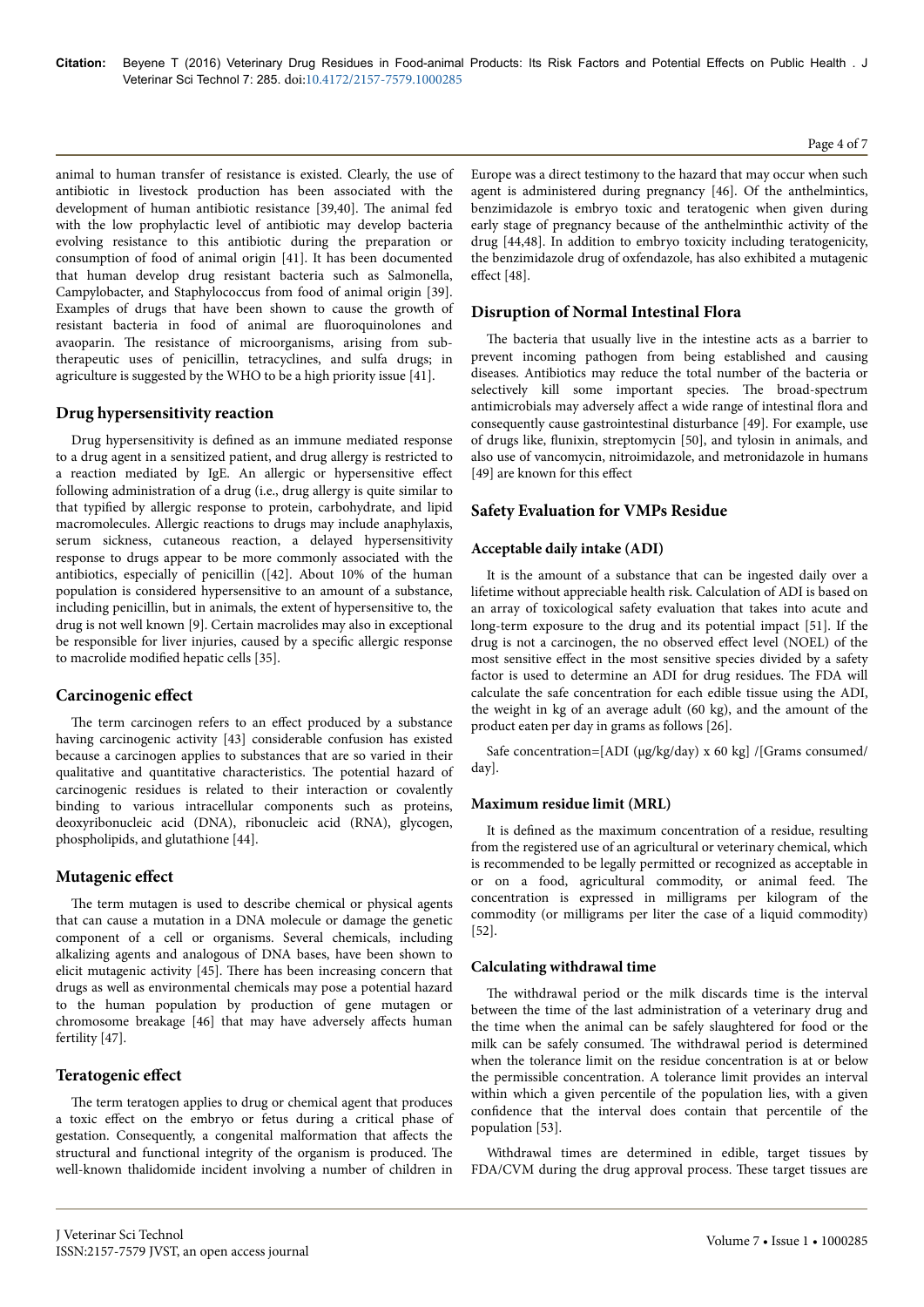most commonly the liver or kidney. As the primary organs of elimination, they will typically display a residue for the longest time. During withdrawal studies, the target organ is determined and animals are sampled at various times after drug administration is stopped. Statistical procedures are used to determine when almost every animal given the drug would be below the drug tolerance concentration in the target organ. A muscle tolerance has also been established for some drugs. For those drugs for which only a kidney or liver tolerances has been established, if a violative residue is found in the target organ, the whole carcass would need to be discarded. On the other hand, for the drugs for which a muscle tolerance has been established, even if a violative residue is found in the kidney or liver a violative residue is not found in the muscle, the carcass would not need to be discarded. Нe disposition of such carcasses cannot be determined by testing of liver, kidney, and muscle is completed [54].

## **Residue Avoidance**

#### **Pharmacological principles**

To implement an effective residue avoidance program in a food animal practice, a veterinarian must be aware of pharmacological principles of many drugs. Half-life (t1/2) is the time it takes to remove 50% of the drug from the animal and used to estimate withdrawal time. A drug with a large volume of distribution (Vd) generally has relatively good tissue distribution compared with a drug of restricted distribution. Нe utility of viewing half-life as a function of the Vd and clearance (CL) is that these two independent parameters reflect the underlying physiology of the animal. Finally, another determinant of the elimination half time for slowly absorbed drugs administered extravascularly is the rate of absorption. If this process is lower than elimination half-life, functionally becomes the biological half time. With depot and sustained release preparations, this phenomenon takes on increased importance to residue avoidance [55].

The problem facing veterinarians is that most pharmacokinetic parameters have been determined in healthy animals. Yet diseased animals would be expected to altered physiology. Нe half-life will increase if CL is reduced due to an increased Vd. Нis would result in increased elimination a half-life by a factor of six. Нe disease may also prolong absorption half-life (decreased blood perfusion of muscles, altered gastrointestinal transit time, etc.) to the point that the elimination profile is different from normal animals. Based on this simplified overview of basic pharmacokinetic principles, the relationship of half-life of the withdrawal time can use to reduce the incidence of violative residues. Doubling dose of the drug should only prolong the approved withdrawal time by one half-life; however, doubling the half-life as a result of the disease would double the necessary withdrawal time pathophysiologic states that increased Vd and/or CL would be expected to prolong half-life [55].

#### **Control and preventive measures**

In the EU, self-monitoring and the control of residues are based on standardised analytical methods. Нe regulatory framework in force in the EU is based on Directive 96/23/EC, which structures the network of laboratories approved for official residue control, laying down requirements in terms of quality and performance of analytical methods (Decision 2002/657) [56]. In general, the residue control strategy is based on a two-step approach: (1) the detection of residues using sensitive tests with a low rate of false negatives; (2) followed by confirmation, requiring quantification against the MRL and

identification with a low rate of false positives [57]. Hence, the residue prevention strategy is based on preventing entry of violative residues in meat or milk intended for human consumption by proper drug use guide developed for use by both veterinarians and food animal (dairy and beef) producers include the following:

Herd health management; all food animals should be maintained in a clean and healthy environment whenever possible. Drug residues are best avoided by implementing management practice (good nutritional to meet growth, maintenance and lactation needs) and herd health program that keep animals healthy and producing efficiently;

Use of approved drugs; dairy and beef producers should not use or store un- approved drugs, special mixes, or products within adequate labels as unapproved drugs have no data regarding efficacy, safety, or withholding time. Нe herd veterinarian should be certain that ELU involves only approving products;

Establishment of valid veterinarian-client-patient relationship; the use of prescription drug and the ELU necessitate a veterinary-clientpatient relationship, which is established hence a veterinarian is closely with the owner in health management of the herd;

Proper drug administration and identification of treated animals; before administering or dispensing drugs one has to: know the drugs approved for all classes of cattle on the farm and be familiar with approved dosage, route of administration, and withholding time;

Proper maintenance of treatment records and identification of treated animals; institute a workable health record for each animal to record all health related events, including administration of medication. Record the identification of all animals in the permanent health record book;

Having proper drug residue testing capabilities really available on and off the farm; this control point address the conditions under which residue testing should be considered; the proper selection and interpretation of tests; the inherent limitation and potential misuse of residue testing; and

Creating awareness of proper drug use, and methods to avoid marketing adulterated products principally educational, total residue avoidance program is based upon the objective of improving the livestock producer's management and quality control of marketing animals with emphasis on avoidance of drug residues [58-60].

## **Conclusion and Recommendations**

The use of veterinary drugs in food-producing animals has the potential to generate residues in animal derived products and poses a health hazard to the consumer. Veterinarians are facing a dramatic change in attitude and behaviours concerning drug residues because of the therapeutic and prophylactic use of drugs. Until recently, veterinarians did not pay sufficient attention to ensuring that the producers adhered strictly to the withdrawal period for milk, meat, and egg from animals treated with a variety of drugs. Нe most likely reason for drug residues may result from human management, such as improper usage, including extra-label or illegal drug applications. However, the most obvious reason for unacceptable residues might be due to failure to keep to the withdrawal period, including using overdose and long-acting drugs. Нere is also limited information on the magnitude of veterinary drug residue worldwide. Hence, an extensive work has to be carried out to prevent the occurrence of VMPs residues and to familiarize all animal health professionals with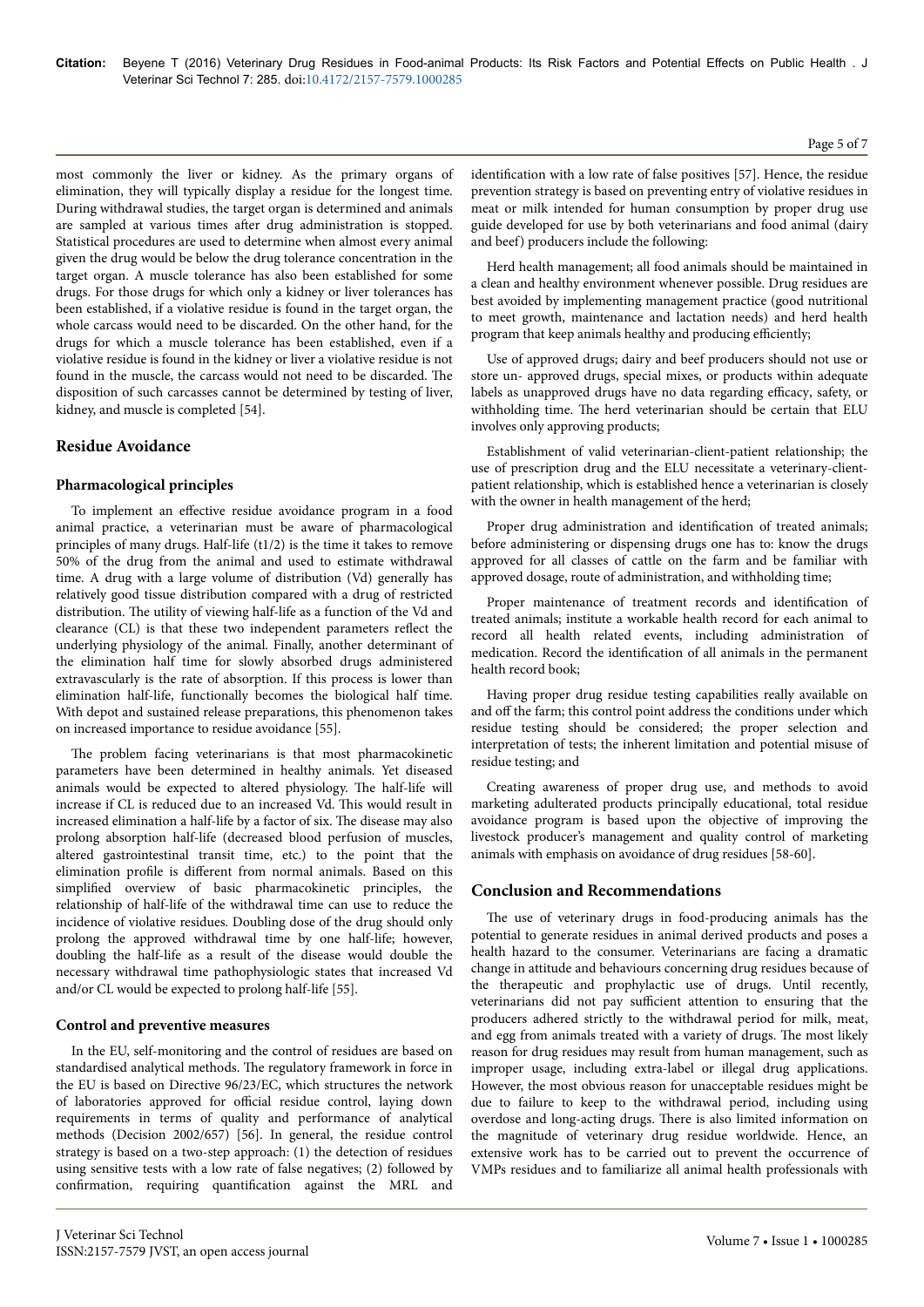Page 6 of 7

the knowledge of pharmacokinetics, pharmacodynamics and toxicological effects of pharmaceutical preparations that are useful in prevention, control, and treatment of animal disease as specified times required for withdrawal of medication from food of animal origin prior to ready for human consumption.

## **Competing interests**

The author declares that they have no competing interests.

#### **References**

- 1. [Environment and human health \(EPA\) \(2015\) Environmental Protection](http://testweb.epa.ie/irelandsenvironment/environment-&-health/) [Agency.](http://testweb.epa.ie/irelandsenvironment/environment-&-health/)
- 2. [Ames BN \(1983\) Dietary carcinogens and anticarcinogens. Oxygen](http://www.ncbi.nlm.nih.gov/pubmed/6351251) [radicals and degenerative diseases. Science 221: 1256-1264.](http://www.ncbi.nlm.nih.gov/pubmed/6351251)
- 3. [Rokka M, Eerola S, Perttilä U, Rossow L, Venäläinen E, et al. \(2005\)](http://www.ncbi.nlm.nih.gov/pubmed/15538711) Нe [residue levels of narasin in eggs of laying hens fed with unmedicated and](http://www.ncbi.nlm.nih.gov/pubmed/15538711) [medicated feed. Mol Nutr Food Res 49: 38-42.](http://www.ncbi.nlm.nih.gov/pubmed/15538711)
- 4. Crawford LM (1985) Нe [impact of residues on animal food products and](http://www.oie.int/doc/ged/D8848.PDF) [Human Health. Rev Sci tech](http://www.oie.int/doc/ged/D8848.PDF) Off int Epiz 4: 669-685.
- 5. [Antimicrobial use and antimicrobial resistance \(2015\) American](https://www.avma.org/KB/Resources/FAQs/Pages/Antimicrobial-Use-and-Antimicrobial-Resistance-FAQs.aspx) [Veterinary Medicine Association \(AVMA\).](https://www.avma.org/KB/Resources/FAQs/Pages/Antimicrobial-Use-and-Antimicrobial-Resistance-FAQs.aspx)
- 6. [Health Canada \(2013\) Maximum residue limits for veterinary drugs.](http://www.hc-sc.gc.ca/)
- 7. [Takele B, Abdulkaf K, Tariku J, Fanos T, Dinka A, et al. \(2015\).](http://www.omicsonline.org/open-access/assessment-on-chemicals-and-drugs-residue-in-dairy-and-poultry-products-in-bishoftu-and-modjo-central-ethiopia-2155-9600-S13-002.pdf) [Assessement on chemicals and drugs residue in dairy and poultry](http://www.omicsonline.org/open-access/assessment-on-chemicals-and-drugs-residue-in-dairy-and-poultry-products-in-bishoftu-and-modjo-central-ethiopia-2155-9600-S13-002.pdf) products in Bishoftu [and Modjo, central Ethiopia. J Nutri Food Sci S13:](http://www.omicsonline.org/open-access/assessment-on-chemicals-and-drugs-residue-in-dairy-and-poultry-products-in-bishoftu-and-modjo-central-ethiopia-2155-9600-S13-002.pdf) [003.](http://www.omicsonline.org/open-access/assessment-on-chemicals-and-drugs-residue-in-dairy-and-poultry-products-in-bishoftu-and-modjo-central-ethiopia-2155-9600-S13-002.pdf)
- 8. Commission staff [working document on the implementation of national](http://www.google.co.in/url?sa=t&rct=j&q=&esrc=s&source=web&cd=1&ved=0ahUKEwjxuq7A9ZnKAhUGGY4KHWH8AZUQFggbMAA&url=http%3A%2F%2Fwww.europarl.europa.eu%2FRegData%2Fdocs_autres_institutions%2Fcommission_europeenne%2Fsec%2F2011%2F0475%2FCOM_SEC%282011%290475%28PAR3%29_EN.doc&usg=AFQjCNFImrHarYckS23_cVxd_91ktKwLfw&bvm=bv.110151844,d.c2E&cad=rja) [residue monitoring plans in the member states in 2009 \(2010\) European](http://www.google.co.in/url?sa=t&rct=j&q=&esrc=s&source=web&cd=1&ved=0ahUKEwjxuq7A9ZnKAhUGGY4KHWH8AZUQFggbMAA&url=http%3A%2F%2Fwww.europarl.europa.eu%2FRegData%2Fdocs_autres_institutions%2Fcommission_europeenne%2Fsec%2F2011%2F0475%2FCOM_SEC%282011%290475%28PAR3%29_EN.doc&usg=AFQjCNFImrHarYckS23_cVxd_91ktKwLfw&bvm=bv.110151844,d.c2E&cad=rja) [Commission \(EC\) Council Directive.](http://www.google.co.in/url?sa=t&rct=j&q=&esrc=s&source=web&cd=1&ved=0ahUKEwjxuq7A9ZnKAhUGGY4KHWH8AZUQFggbMAA&url=http%3A%2F%2Fwww.europarl.europa.eu%2FRegData%2Fdocs_autres_institutions%2Fcommission_europeenne%2Fsec%2F2011%2F0475%2FCOM_SEC%282011%290475%28PAR3%29_EN.doc&usg=AFQjCNFImrHarYckS23_cVxd_91ktKwLfw&bvm=bv.110151844,d.c2E&cad=rja)
- 9. [Boothe DM, Reevers PT \(2012\) Pharmacology introduction In: Aiello SE,](http://www.amazon.com/Merck-Veterinary-Manual-10th-Edition/dp/B006Z0UPJ0?tag=duckduckgo-d-20) [Moses MA, Steigerwald MA \(Eds\)](http://www.amazon.com/Merck-Veterinary-Manual-10th-Edition/dp/B006Z0UPJ0?tag=duckduckgo-d-20) Нe Merck Veterinary Manual. Merck [Publishing Group.](http://www.amazon.com/Merck-Veterinary-Manual-10th-Edition/dp/B006Z0UPJ0?tag=duckduckgo-d-20)
- 10. [International Cooperation on Harmonization of technical Requirements](http://www.vichsec.org/) [for registration of veterinary medicinal products \(VICH\) \(2011\) Studies](http://www.vichsec.org/) [to evaluate the metabolism and residue kinetics of veterinary drugs in](http://www.vichsec.org/) [food-producing animals: metabolism study to determine the quantity and](http://www.vichsec.org/) [identify the nature of residues. VICH GL 46 \(MRK\)–Metabolism and](http://www.vichsec.org/) [Residue Kinetics.](http://www.vichsec.org/)
- 11. [Rico AG, Burgat-Sacaze V \(1985\) Veterinary drugs and food safety: a](http://www.oie.int/doc/ged/D8809.PDF) [toxicological approach. Rev Sci tech int Epiz 4: 111-119.](http://www.oie.int/doc/ged/D8809.PDF)
- 12. [Doyle ME \(2006\) Veterinary drug residues in processed meats-potential](https://fri.wisc.edu/files/Briefs_File/FRIBrief_VetDrgRes.pdf) health risk. FRI briefings, [Food Research Institute, University of](https://fri.wisc.edu/files/Briefs_File/FRIBrief_VetDrgRes.pdf) [Wisconsin-Madison, Madison.](https://fri.wisc.edu/files/Briefs_File/FRIBrief_VetDrgRes.pdf)
- 13. [Canadian Food Inspection Agency \(CFIA\) \(2014\) Chemical residues. In:](http://www.inspection.gc.ca/food/meat-and-poultry-products/manual-of-procedures/chapter-5/eng/1395150894222/1395150895519) [Meat Hygiene Manual of procedures: Chapter 5-Sampling and Testing](http://www.inspection.gc.ca/food/meat-and-poultry-products/manual-of-procedures/chapter-5/eng/1395150894222/1395150895519) [Procedures. Meat Hygiene Directives.](http://www.inspection.gc.ca/food/meat-and-poultry-products/manual-of-procedures/chapter-5/eng/1395150894222/1395150895519)
- 14. [Beyene T, Tesega B \(2014\) Rational veterinary drug use: Its](http://www.ncbi.nlm.nih.gov/pmc/articles/PMC4584433/) significance in [public health. J Vet Med Anim Health 6: 302-308.](http://www.ncbi.nlm.nih.gov/pmc/articles/PMC4584433/)
- 15. [Schwark W S \(2014\) Factors that](https://www.animalsciencepublications.org/publications/jas/pdfs/70/11/3635?search-result=1) affect drug disposition in food[producing animals during maturation. Department of Pharmacology.](https://www.animalsciencepublications.org/publications/jas/pdfs/70/11/3635?search-result=1) [New York State College of Veterinary Medicine, Cornel University,](https://www.animalsciencepublications.org/publications/jas/pdfs/70/11/3635?search-result=1) [70:3635-3645.](https://www.animalsciencepublications.org/publications/jas/pdfs/70/11/3635?search-result=1)
- 16. Gips M, Soback S (1996) Norfloxacin [nicotinate pharmacokinetics in](http://www.ncbi.nlm.nih.gov/pubmed/8735421) [unweaned and weaned calves. J Vet Pharmacol](http://www.ncbi.nlm.nih.gov/pubmed/8735421) Ther 19: 130-134.
- 17. [Kaneene JB, Miller R \(1997\) Problems associated with drug residues in](http://www.ncbi.nlm.nih.gov/pubmed/9501382) [beef from feeds and therapy. Rev Sci Tech 16: 694-708.](http://www.ncbi.nlm.nih.gov/pubmed/9501382)
- 18. [Bushra R, Aslam N, Khan AY \(2011\) Food-drug interactions. Oman Med](http://www.ncbi.nlm.nih.gov/pubmed/22043389) [J 26: 77-83.](http://www.ncbi.nlm.nih.gov/pubmed/22043389)
- 19. Toutain PL, Ferran A, Bousquet-Me'lou A (2010) Species Differences in [Pharmacokinetics and Pharmacodynamics. In: Cunningham F, Elliot J,](http://r.duckduckgo.com/l/?kh=-1&uddg=http%3A%2F%2Fwww.springer.com%2Fcda%2Fcontent%2Fdocument%2Fcda_downloaddocument%2F9783642103230-c1.pdf%3FSGWID%3D0-0-45-878242-p173942310) [Lees P \(Eds\) Comparative and Veterinary Pharmacology: Handbook of](http://r.duckduckgo.com/l/?kh=-1&uddg=http%3A%2F%2Fwww.springer.com%2Fcda%2Fcontent%2Fdocument%2Fcda_downloaddocument%2F9783642103230-c1.pdf%3FSGWID%3D0-0-45-878242-p173942310) [Experimental Pharmacology, Springer-Verlag Berlin Heidelberg,pp. 199.](http://r.duckduckgo.com/l/?kh=-1&uddg=http%3A%2F%2Fwww.springer.com%2Fcda%2Fcontent%2Fdocument%2Fcda_downloaddocument%2F9783642103230-c1.pdf%3FSGWID%3D0-0-45-878242-p173942310)
- 20. [McConville ML, Dijkstra JW, Stamm JM, van Saene JJ, Nouws JF \(1995\)](http://www.ncbi.nlm.nih.gov/pubmed/7610549) Effects of sarafloxacin [hydrochloride on human enteric bacteria under](http://www.ncbi.nlm.nih.gov/pubmed/7610549) [simulated human gut conditions. Vet Q 17: 1-5.](http://www.ncbi.nlm.nih.gov/pubmed/7610549)
- 21. [Korsrud GO, Boison JO, Papich MG, Yates WD, MacNeil JD, et al. \(1993\)](http://www.ncbi.nlm.nih.gov/pubmed/8269359) [Depletion of intramuscularly and subcutaneously injected procaine](http://www.ncbi.nlm.nih.gov/pubmed/8269359) [penicillin G from tissues and plasma of yearling beef steers. Can J Vet Res](http://www.ncbi.nlm.nih.gov/pubmed/8269359) [57: 223-230.](http://www.ncbi.nlm.nih.gov/pubmed/8269359)
- 22. Riviere JE, Craigmill AL, Sundlof SF (1991) Handbook of comparative pharmacokinetics and residues of veterinary antimicrobials. Boca Raton, FL (Ed) CRC press, Inc, Florida, USA.
- 23. [Botsoglou NA, Fletouris DJ \(2001\) Drug residues in foods pharmacology:](http://www.worldcat.org/title/drug-residues-in-foods-pharmacology-food-safety-and-analysis/oclc/559205513) [food safety, and analysis. Marcel Dekker \(Ed\) New York, USA pp. 98-150.](http://www.worldcat.org/title/drug-residues-in-foods-pharmacology-food-safety-and-analysis/oclc/559205513)
- 24. [Weaver L \(1992\) Antibiotic residues in milk and meat: perceptions and](http://www.academicjournals.org/journal/AJFS/article-full-text-pdf/0A3E1CB53898) [realities. Vet Med 12: 1222-1228.](http://www.academicjournals.org/journal/AJFS/article-full-text-pdf/0A3E1CB53898)
- 25. [Gillian C \(2003\) Avoiding drug carry over during feed processing and](http://www.feedmachinery.com/articles/home/avoid_feed_contamination/) [delivery. FDA Veterinarian Newsletter 6: 30-45.](http://www.feedmachinery.com/articles/home/avoid_feed_contamination/)
- 26. Code of Federal Regulations (CFR) (2006) Food and Drug Administration.
- 27. [Jacela JY, DeRouchey JM, Tokach MD \(2009\) Feed additives for swine:](https://www.aasv.org/shap/issues/v17n5/v17n5p270.pdf) Fact sheets-acidifiers [and antibiotics. J Swine Health Prod 17: 270–275.](https://www.aasv.org/shap/issues/v17n5/v17n5p270.pdf)
- 28. [Zuo XN, Xu T, Jiang L, Yang Z, Cao XY, et al. \(2012\) Toward reliable](http://www.ncbi.nlm.nih.gov/pubmed/23085497) [characterization of functional homogeneity in the human brain:](http://www.ncbi.nlm.nih.gov/pubmed/23085497) [preprocessing, scan duration, imaging resolution and computational](http://www.ncbi.nlm.nih.gov/pubmed/23085497) [space. Epub 65: 374-386.](http://www.ncbi.nlm.nih.gov/pubmed/23085497)
- 29. [Babapour A, Azami L, Fartashmehr J \(2012\) Overview of Antibiotic](http://www.idosi.org/wasj/wasj19%2810%2912/8.pdf) [Residues in Beef and Mutton in Ardebil, North West of Iran. World](http://www.idosi.org/wasj/wasj19%2810%2912/8.pdf) [Applied Sciences Journal 19: 1417-1422.](http://www.idosi.org/wasj/wasj19%2810%2912/8.pdf)
- [Ozbay G, Babu BK, Chen G \(2013\) Prevalence of veterinary drug residues](http://www.cabdirect.org/abstracts/20133347274.html;jsessionid=01B729659DC0E87DFE3E393A6A9AD9F3) and heavy metals in catfish [nuggets. Journal of Food Processing &](http://www.cabdirect.org/abstracts/20133347274.html;jsessionid=01B729659DC0E87DFE3E393A6A9AD9F3) [Technology S11: 1-7.](http://www.cabdirect.org/abstracts/20133347274.html;jsessionid=01B729659DC0E87DFE3E393A6A9AD9F3)
- 31. [Kehinde OG, Junaidu K, Mohammed M, AbdulRahman AM \(2012\)](http://www.pjbs.org/ijps/fin2062.pdf) [Detection of Antimicrobial Drug Residues in Commercial Eggs Using](http://www.pjbs.org/ijps/fin2062.pdf) [Premi Test. International Journal of Poultry Science 11: 50-54.](http://www.pjbs.org/ijps/fin2062.pdf)
- 32. [Ibrahim A, Junaidu A, Garba M \(2009\) Multiple antibiotic residues in](http://ispub.com/IJVM/8/1/11167) [meat from slaughtered cattle in Nigeria.](http://ispub.com/IJVM/8/1/11167) Нe Internet Journal of [Veterinary Medicine 8: 1.](http://ispub.com/IJVM/8/1/11167)
- 33. [Desalegne A, Kelay B, Girma Z \(2014\) Detection and determination of](http://r.duckduckgo.com/l/?kh=-1&uddg=http%3A%2F%2Fwww.ajol.info%2Findex.php%2Fevj%2Farticle%2Fdownload%2F119774%2F109232) [Oxytetracycline and Penicillin G antibiotic residue levels in bovine bulk](http://r.duckduckgo.com/l/?kh=-1&uddg=http%3A%2F%2Fwww.ajol.info%2Findex.php%2Fevj%2Farticle%2Fdownload%2F119774%2F109232) [milk from Nazareth dairy farms, Ethiopia. Ethiop Vet J 18: 1-15.](http://r.duckduckgo.com/l/?kh=-1&uddg=http%3A%2F%2Fwww.ajol.info%2Findex.php%2Fevj%2Farticle%2Fdownload%2F119774%2F109232)
- 34. [Addisalem HB, Bayleyegn MZ, Bayleyegn MZ \(2012\) Tetracycline](http://idosi.org/gv/GV8%286%2912/1.pdf) [Residue Levels in Slaughtered Beef Cattle from](http://idosi.org/gv/GV8%286%2912/1.pdf) Нree Slaughterhouses in [Central Ethiopia. Global Veterinaria 8: 546-554.](http://idosi.org/gv/GV8%286%2912/1.pdf)
- 35. [Darwish WS, Eldaly EA, El-Abbasy MT, Ikenaka Y, Nakayama S, et al.](http://www.ncbi.nlm.nih.gov/pubmed/23631148) [\(2013\) Antibiotic residues in food: the African scenario. Jpn J Vet Res 61](http://www.ncbi.nlm.nih.gov/pubmed/23631148) [Suppl: S13-22.](http://www.ncbi.nlm.nih.gov/pubmed/23631148)
- 36. [Joint FAO/WHO Expert Committee on Food Additives \(JECFA\) \(2013\)](http://www.fao.org/3/a-i3745e.pdf) [Residue evaluation of certain veterinary drugs. 8th Meeting, FAO/ JECFA](http://www.fao.org/3/a-i3745e.pdf) [Monographs, pp. 15.](http://www.fao.org/3/a-i3745e.pdf)
- 37. [Samanidou V, Nisyriou S \(2008\) Multi-residue methods for](http://www.ncbi.nlm.nih.gov/pubmed/18615808) confirmatory [determination of antibiotics in milk. J Sep Sci 31: 2068-2090.](http://www.ncbi.nlm.nih.gov/pubmed/18615808)
- 38. [Food Safety Authority of Ireland \(FSAI\) \(2007\) Prudent use of medicines,](http://www.fao.org/3/a-i3745e.pdf) [pesticides and chemicals on farms.](http://www.fao.org/3/a-i3745e.pdf)
- 39. [Chang Q, Wang W, Regev-Yochay G, Lipsitch M, Hanage WP \(2014\)](http://onlinelibrary.wiley.com/doi/10.1111/eva.12185/abstract) [Antibiotics in agriculture and the risk to human health: how worried](http://onlinelibrary.wiley.com/doi/10.1111/eva.12185/abstract) [should we be? Evolutionary Applications, 8: 240-247.](http://onlinelibrary.wiley.com/doi/10.1111/eva.12185/abstract)
- [Landers TF, Cohen B, Wittum TE, Larson EL \(2012\) A review of](http://www.ncbi.nlm.nih.gov/pubmed/22298919) [antibiotic use in food animals: perspective, policy, and potential. Public](http://www.ncbi.nlm.nih.gov/pubmed/22298919) [Health Rep 127: 4-22.](http://www.ncbi.nlm.nih.gov/pubmed/22298919)
- 41. [National Research Council \(NRC\) \(1991\)](http://www.nap.edu/catalog/5137/the-use-of-drugs-in-food-animals-benefits-and-risks) Нe use of drugs in food animal benefits and risks. Нe [National academies Press 253: 284.](http://www.nap.edu/catalog/5137/the-use-of-drugs-in-food-animals-benefits-and-risks)
- 42. [Riedl MA, Casillas AM \(2003\) Adverse drug reactions: types and](http://www.ncbi.nlm.nih.gov/pubmed/14620598) [treatment options. Am Fam Physician 68: 1781-1790.](http://www.ncbi.nlm.nih.gov/pubmed/14620598)
- 43. [American Cancer Society \(ACS\) \(2014\) Known and probable human](http://www.cancer.org/) [carcinogens.](http://www.cancer.org/)